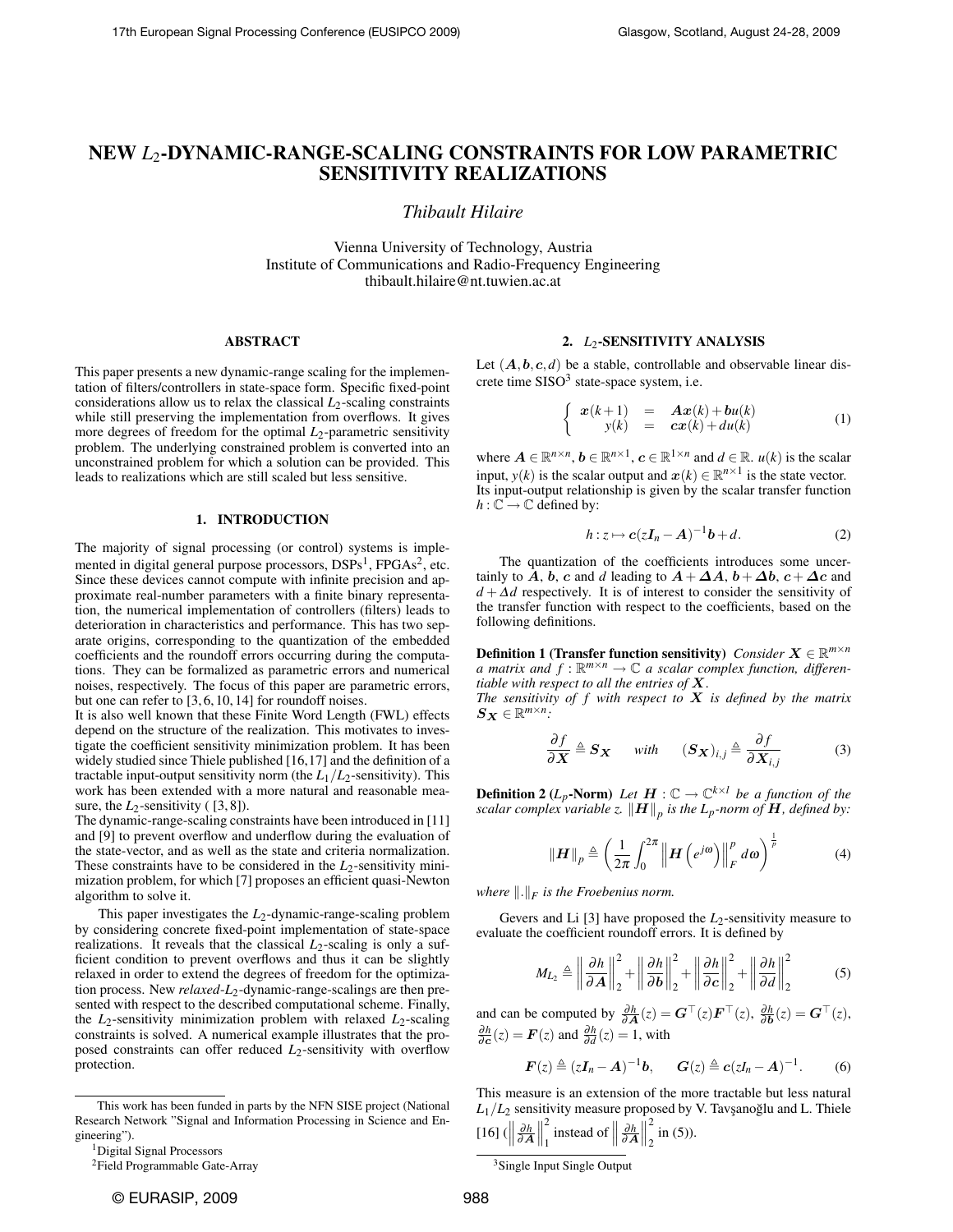Applying a coordinate transformation, defined by  $\bar{x}(k) \triangleq$  $T^{-1}x(k)$  to the state-space system  $(A,b,c,d)$ , leads to a new equivalent realization  $(T^{-1}AT, T^{-1}b, cT, d)$ .

Since these two realizations are equivalent in infinite precision but are no more equivalent in finite precision (fixed point arithmetic, floating-point arithmetic, etc.), the *L*2-sensitivity then depends on  $T$ , and is denoted  $M_{L_2}(T)$ .

In this case, it is natural to define the following problem:

Problem 1 (optimal *L*<sub>2</sub>-sensitivity problem) *Considering a statespace realization*  $(A, b, c, d)$ *, the optimal L*<sub>2</sub>*-sensitivity problem consists of finding the coordinate transformation* T*opt that minimizes ML*<sup>2</sup> *:*

$$
T_{opt} = \underset{T \text{ invertible}}{\text{arg min}} \ M_{L_2}(T). \tag{7}
$$

[3] shows that the problem has one unique solution. Hence, for example, a gradient method can be used to solve it.

#### 3. *LP*-DYNAMIC-RANGE SCALING

The *Lp*-dynamic-range-scaling constraints have been introduced by Jackson in [11] and Hwang in [9]. It consists in scaling the statevariable vector such that overflows or underflows during its evaluation are prevented.

**Definition 3** ( $L_p$ -scaling) *A state-space realization*  $(A, b, c, d)$  *is said to be Lp-scaled if the Lp-norms of the transfer functions from the input to each state are set to 1,* i.e.*:*

$$
\left\| \boldsymbol{e}_i^\top (\boldsymbol{z}\boldsymbol{I}_n - \boldsymbol{A})^{-1} \boldsymbol{b} \right\|_p = 1, \quad \forall 1 \leqslant i \leqslant n \tag{8}
$$

*where* e*<sup>i</sup> is the column vector of appropriate dimension and with all elements being 0 except from the ith element which is 1.*

Let  $\int u \, du$  denote the maximum value of the input *u*:

$$
\max_{\mathcal{U}} \triangleq \max_{k \in \mathbb{N}} |u(k)|. \tag{9}
$$

The  $L_1$ -scaling guarantees that the dynamic of each state  $x_i$  is lower than  $\frac{max}{u}$ , whereas the *L*<sub>2</sub>-scaling guarantees that the variance of each state is unitary for a unit-variance centered white noise input.  $L_2$ -scaling doesn't completely prevent overflow as does  $L_1$ , but it is less conservative and more realistic, so it is widely used [15].

Proposition 1 *The L*2*-norms of the transfer functions from the input to each state are given by*

$$
\left\| \boldsymbol{e}_i^\top (\boldsymbol{z} \boldsymbol{I}_n - \boldsymbol{A})^{-1} \boldsymbol{b} \right\|_2 = \sqrt{\left(\boldsymbol{W}_c\right)_{i,i}} \tag{10}
$$

*where* W*c is the controllability Gramian of the state-space system* (A,b,c*, d*)*. This matrix is the solution of the Lyapunov equation:*

$$
W_c = AW_c A^\top + bb^\top. \tag{11}
$$

*Proof:*

A classical result on *L*2-norm gives the *L*2-norm of a state-space system  $H := (\mathbf{K}, \mathbf{L}, \mathbf{M}, \mathbf{N})$ :

$$
\|\boldsymbol{H}\|_2^2 = tr(\boldsymbol{N}\boldsymbol{N}^\top + \boldsymbol{M}\boldsymbol{W}_c\boldsymbol{M}^\top)
$$
(12)

where  $tr(.)$  is the trace operator and  $W_c$  is the controllability Gramian of the system.

This is here applied to the system  $(A, b, e_i^+, o)$ .

#### Problem 2 (sensitivity problem with  $L_2$ -scaling constraints)

The optimal  $L_2$ -sensitivity problem with  $L_2$ -norm dynamic-range*scaling constraints can be formulated as the optimization problem 1, subject to the constraints*

$$
\left(\mathbf{W}_{c}\right)_{i,i}=1,\quad\forall 1\leqslant i\leqslant n.\tag{13}
$$

This constrained problem can be transformed into a unconstrained problem, and an optimization algorithm can be used to solve it [7].

#### 4. FIXED-POINT IMPLEMENTATION

#### 4.1 Fixed-point representation

In this paper, the notation  $(\beta, \gamma)$  is used for the fixed-point representation of a variable or coefficient (2's complement scheme), according to Figure 1.  $\beta$  is the total wordlength of the representation in bits, whereas  $\gamma$  is the wordlength of the fractional part (it determines the position of the binary-point). They are fixed for each variable (input, states, output) and each coefficient, and implicit (unlike the floating-point representation).  $\beta$  and  $\gamma$  will be suffixed by the variable/coefficient they refer to.



Figure 1: Fixed-point representation

To represent a value *x* without overflow, a fixed-point representation  $(\beta_x, \gamma_x)$  may satisfy:

$$
\beta_x - \gamma_x - 1 \geqslant \lfloor \log_2 |x| \rfloor + 1 \tag{14}
$$

where the  $|a|$  operation rounds *a* to the nearest integer less or equal to *a* (for positive numbers  $|a|$  is the integer part).

An important fixed-point issue is to find a valid fixed-point representation, such that  $(14)$  is satisfied for all values which *x* can assume during the execution of the algorithm.

#### 4.2 State-overflow

Definition 4 (State-overflow) *The overflow of the state variables*  $(x_i)_{1\leq i\leq n}$  *can be strictly avoided if all the values*  $x_i(k)$  *are within the range allowed by the fixed-point representations, i.e.*  $(1 \leq i \leq n)$ 

$$
\forall k, \qquad -2^{\beta_{\boldsymbol{x}_i} - \gamma_{\boldsymbol{x}_i} - 1} \leqslant \boldsymbol{x}_i(k) < 2^{\beta_{\boldsymbol{x}_i} - \gamma_{\boldsymbol{x}_i} - 1}.\tag{15}
$$

*The overflows are avoided if the binary-point position of each state is carefully chosen, such that*

$$
\gamma_{\boldsymbol{x}_i} = \beta_{\boldsymbol{x}_i} - 2 - \left\lfloor \log_2 \frac{\max}{\boldsymbol{x}_i} \right\rfloor, \tag{16}
$$

where  $\frac{max}{x_i}$  is the maximum magnitude for the i<sup>th</sup> state:

$$
\max_{\mathbf{x}_i} \triangleq \max_{k \in \mathbb{N}} | \mathbf{x}_i(k) |.
$$
 (17)

**Remark 1** At least,  $\gamma_{x_i}$  should satisfy  $\gamma_{x_i} \le \beta_{x_i} - 2 - \left| \log_2 \frac{\max}{x_i} \right|$ , but the greater  $\gamma_{x_i}$  is, the more accurate is the fixed-point format.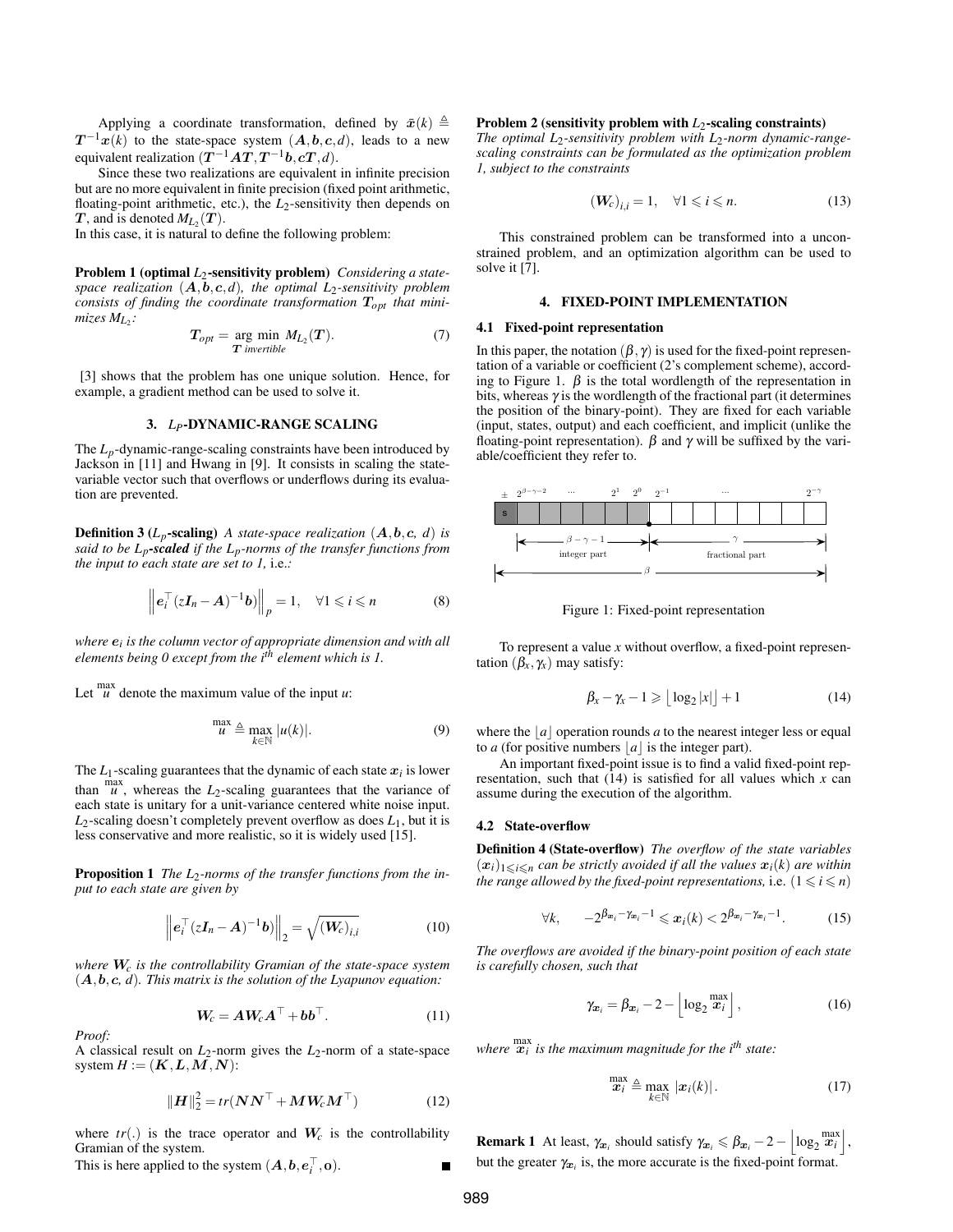However only upper bounds can be computed. A first upper bound  $x_i$  can be obtained by an  $L_1$ -norm:

$$
\stackrel{\text{up}}{\boldsymbol{x}}_{i} = \left\| \boldsymbol{e}_{i}^{\top} (\boldsymbol{z} \boldsymbol{I}_{n} - \boldsymbol{A})^{-1} \boldsymbol{b} \right\|_{1}^{\max} , \tag{18}
$$

and a second one can be estimated by an  $L_2$ -norm [15]:

$$
\stackrel{\text{up}}{x}_i \simeq \delta \left\| e_i^\top (zI_n - A)^{-1} b \right\|_2^{\max}.
$$
 (19)

Here, the parameter  $\delta$  can be interpreted as a representation of the number of standard deviations of  $x_i$ , if the input is unit-variance white centered noise ( $\delta \geq 1$ ). Since the *L*<sub>2</sub>-norm in (19) doesn't give a strict bound (contrary to (18)), δ can be seen as a *safety* parameter [15].

Finally, these upper bounds are used to define the binary-point positions:

$$
\gamma_{\boldsymbol{x}_i} = \beta_{\boldsymbol{x}_i} - 2 - \left\lfloor \log_2 \frac{^{up}}{\boldsymbol{x}_i} \right\rfloor.
$$
 (20)

In general, the  $L_1$  and  $L_2$  estimations of  $\mathcal{X}_i$  approximately leads to the same binary-point position, with 1 or 2 bits deviation. However, since the  $L_2$ -norm is more tractable (with proposition 1) and the *L*<sub>1</sub>-norm too conservative  $\left(\frac{\text{max}}{x_i} \ll \frac{\text{up}}{x_i}\right)$ , in practice (19) is used, with  $\delta = 1$ . After implementation, a simulation-based estimation like in [1] or [12] can also be used to verify *in situ* the peak values and the binary point positions, according to the inputs.

# 4.3 Computational scheme

In order to implement a realization without overflows, two equivalent choices are possible:

- set the binary-point position for each state, according to (20), to make sure that the fixed-point representation of the states avoids state-overflows;
- or define a binary-point position for each state, and apply a scaling to them in order to adapt the peak values of each state to the chosen binary-point position.

Here, we here focus on the  $2<sup>nd</sup>$  choice, referring to dynamic-rangescaling constraints.

Let us consider in detail the fixed-point implementation of the system given in (1). It leads to  $(n+1)$  scalar products to be evaluated, of the form:

$$
S = \sum_{i=1}^{N} p_i q_i \tag{21}
$$

where the  $(p_i)$  are given coefficients and  $(q_i)$  are bounded variables. To avoid bit-shift operations between each addition in the evaluation of eq. (21), the binary-point positions of each partial product of the sum should be equal.

Then, two computational schemes are possible: the *Roundoff After Multiplication* scheme, where shifts are added after each product to align the operands of the sum  $(p_i q_i)$  is implemented as  $(p'_i * q'_i)$  >> *di*) and the *Roundoff Before Multiplication* scheme, where the required shifts are reported into the coefficients  $(p_i q_i)$  is implemented as  $(p'_i \gg d_i) * q'_i$ ). See Figure 2.



Figure 2: Scalar product with *Roundoff After Multiplication* scheme

The main idea of the scaling is to scale each variable  $(q<sub>i</sub>)$  such that the shifts  $(d_i = 0, \forall i)$  are prevented. In fixed-point representation, the scaling only implies that all the  $(q<sub>i</sub>)$  have a common format, and so have the  $(p_i)$ . See [2, 6] for more details on implementation schemes.

Applied to the state-space realization (1), this yields that all the states must have the same binary-point position as the input and the coefficients A, b, c and *d*.

Besides, since they have the same fractional part  $\gamma$ , their quantization's errors  $\Delta A$ ,  $\Delta b$ ,  $\Delta c$  and  $\Delta d$  have the same magnitude 2−γ−<sup>1</sup> , and the *L*2-sensitivity measure represents a meaningful bound on the transfer function error ∆*h* (considering that *h* is shifted in  $h + \Delta h$  by the coefficients' quantization):

$$
\|\Delta h\|_2^2 \leq \left\|\frac{\partial h}{\partial \mathbf{A}} \times \Delta \mathbf{A}\right\|_2^2 + \left\|\frac{\partial h}{\partial \mathbf{b}} \times \Delta \mathbf{b}\right\|_2^2
$$

$$
+ \left\|\frac{\partial h}{\partial \mathbf{c}} \times \Delta \mathbf{c}\right\|_2^2 + \left\|\frac{\partial h}{\partial \mathbf{d}} \times \Delta \mathbf{d}\right\|_2^2 \tag{22}
$$

$$
\leqslant 2^{-2(\gamma+1)}M_{L_2} \tag{23}
$$

#### 4.4 New  $L_2$ -scaling constraints

Taken this into consideration, the overflows will be avoided by setting the same binary-point position for the states and the input, and by applying an appropriate scaling on the states such that the constraints (16) are satisfied.

Compared to strict  $L_2$ -scaling where the states must satisfy  $\frac{max}{x_i} =$  $\mu$ <sup>max</sup>, here, the constraints are relaxed (but still restrictive enough to guarantee the protection against overflow) and replaced by  $\gamma_{x_i} = \gamma_u$ .

Proposition 2 (*relaxed*-*L*2-scaling constraints) *Since the input* and the states may have the same binary-point position, the  $L_2$ *scaling constraints* (13) *are now transformed into*

$$
\frac{2^{2\alpha_i}}{\delta^2} \leqslant (W_c)_{i,i} < 4\frac{2^{2\alpha_i}}{\delta^2}, \quad \forall 1 \leqslant i \leqslant n \tag{24}
$$

*where*

*Proof:*

$$
\alpha_i \triangleq \beta_{\boldsymbol{x}_i} - \beta_u - \mathscr{F}_2 \begin{pmatrix} \max \\ u \end{pmatrix}
$$
 (25)

and  $\mathscr{F}_2(x)$  is defined as the fractional value of  $\log_2(x)$ :

$$
\mathcal{F}_2(x) \triangleq \log_2(x) - \lfloor \log_2(x) \rfloor \tag{26}
$$

 $\left| \log_2 \frac{\text{max}}{u} \right|$ . Hence, with (20), the constraints  $\gamma_u = \gamma_{x_i}$  lead to The binary-point position of the input is set to  $\gamma_u = \beta_u - 2 - \gamma_u$ 

$$
\beta_{u} - \left\lfloor \log_2 \frac{\max}{u} \right\rfloor = \beta_{\boldsymbol{x}_i} - \left\lfloor \log_2 \left( \delta \left\| \boldsymbol{e}_i^{\top} (\boldsymbol{z} \boldsymbol{I}_n - \boldsymbol{A})^{-1} \boldsymbol{b} \right\|_2^{\max} \right) \right\rfloor
$$

and

$$
\left\lfloor \log_2\left(\delta\sqrt{(W_c)_{i,i}}\right) + \mathscr{F}_2\left(\begin{matrix} \max\\ u \end{matrix}\right) \right\rfloor = \beta_{\boldsymbol{x}_i} - \beta_u \quad (27)
$$

And finally

$$
2^{\alpha_i} \leqslant \delta \sqrt{(\boldsymbol{W}_c)_{i,i}} < 2^{\alpha_i+1} \tag{28}
$$

П

Remark 2 For microcontroller or DSP implementations (contrary to FPGA or some ASIC implementations), the wordlength of all variables is most of the time equal, *i.e.*  $\beta_u = \beta_{x_i} \quad (1 \leq i \leq n)$ .  $\delta$  is set to unity (as for classical *L*<sub>2</sub>-scaling constraints).

In best case,  $\mu^{\max}$  is equal to a power of 2 (2<sup>*p*</sup>,  $p \in \mathbb{Z}$ ), and the relaxed-*L*2-scaling constraints (24) become:

$$
1 \leqslant (W_c)_{i,i} < 4, \quad \forall 1 \leqslant i \leqslant n,\tag{29}
$$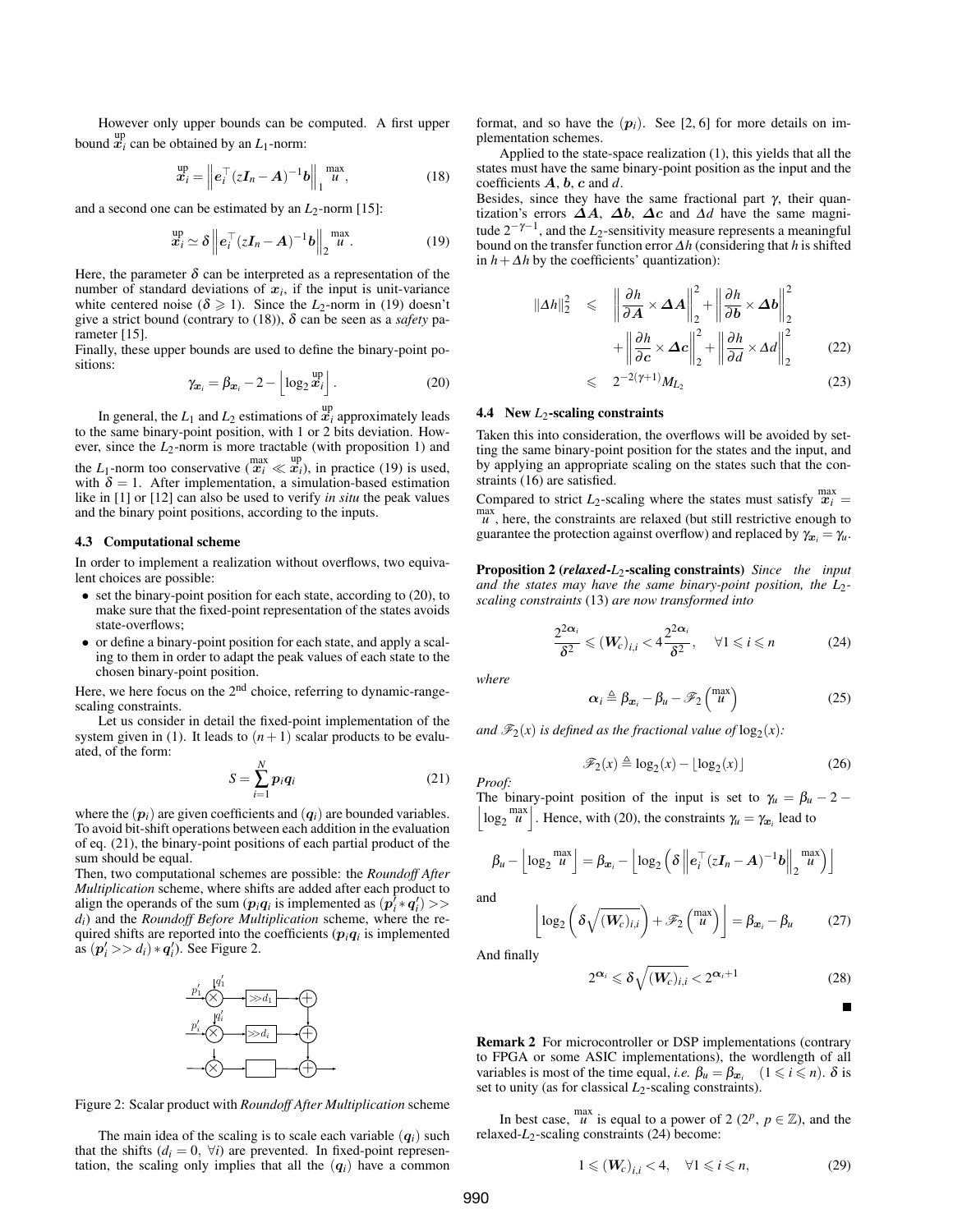and in worst case,  $\frac{max}{u}$  is equal to the representable value immediately lower than a power of 2  $(2^p - 2^{\beta_u - 2 - p})$ , and the constraints become:

$$
\frac{1}{4} \leqslant (W_c)_{i,i} < 1, \quad \forall 1 \leqslant i \leqslant n \tag{30}
$$

(in the first case,  $p+1$  bits are used for the integer part of the states, whereas *p* bits only are used in the second case).

It is important to remark that these new constraints allow more freedom for the scaling and introduce a new degree of freedom for the search for optimal realizations. Even though not considered in this paper, moreover it could give more freedom for the minimization of the roundoff noise power.

# 5. OPTIMAL *L*<sub>2</sub>-SENSITIVITY REALIZATION WITH RELAXED *L*2-NORM DYNAMIC-RANGE-SCALING CONSTRAINTS

Then, these relaxed constraints can be applied to a new sensitivity problem:

Problem 3 (*relaxed* sensitivity problem) *The optimal L*2 *sensitivity problem with* relaxed *L*2*-norm dynamic-range-scaling constraints can be expressed in the form of the constrained problem 2 subject to constraints in* (24)*.*

This constrained problem can be solved by scaling the system after each transformation in order to ensure that the constraints are met:

Proposition 3 (*a posteriori* relaxed scaling) *Considering a statespace realization, it is possible to* a posteriori *scale it with a diagonal transformation matrix* T *given by*

$$
T_{i,i} = \delta \sqrt{\left(W_c\right)_{i,i}} 2^{-\mathscr{F}_2(\delta \sqrt{\left(W_c\right)_{i,i}}) - \alpha_i},\tag{31}
$$

*such that the constraints* (24) *are satisfied. Moreover, it is possible to build all the transformation matrices that meet the constraints* (24): Let us consider an invertible matrix  $U \in \mathbb{R}^{n \times n}$ , then the trans*formation matrix*  $T = UV$  *with* V *diagonal such that:* 

$$
V_{i,i} = \delta \sqrt{\left(U^{-1}W_c U^{-\top}\right)_{i,i}} 2^{-\mathscr{F}_2(\delta \sqrt{\left(U^{-1}W_c U^{-\top}\right)_{i,i}}) - \alpha_i}
$$
(32)

*produces the relaxed-L*2*-scaling. Proof:*

 $\mathcal{F}_2$  acts as a modulo operator. For  $x \in \mathbb{R}$ ,  $\bar{x} \triangleq 2^{\mathcal{F}_2(x)+a}$  is such that  $2^a \leq \bar{x} < 2^{a+1}$ .

Since the constraints (24) are equal to

$$
2^{\alpha_i} \leq \delta \sqrt{\left(W_c\right)_{i,i}} < 2^{\alpha_i+1} \tag{33}
$$

and  $T$  transforms  $(W_c)_{i,i}$  into  $T^{-2}_{i,i}(W_c)_{i,i},$  then  $T_{i,i}$  has to be of the form:

$$
\delta T_{i,i}^{-1} \sqrt{\left(\boldsymbol{W}_{c}\right)_{i,i}} = 2^{\mathscr{F}_{2}(\delta\sqrt{\left(\boldsymbol{W}_{c}\right)_{i,i}}) + \boldsymbol{\alpha}_{i}}
$$
(34)

Thus, the optimization problem is given by

$$
U_{opt} = \underset{\substack{U \text{ invertible} \\ V \text{ defined by (32)}}}{\arg \min} M_{L_2}(UV). \tag{35}
$$

This was implemented in the FWR toolbox $4$  for Matlab, with fminsearch, and fminunc functions, and they both give same results with similar numbers of iterations.

Of course, the use of the matrice  $V$ , that is merely used to eliminate the constraints and solve an unconstrained minimization problem, increases the degree of non-linearity for the objective function to minimize. However, this seems not to be a problem, since in our tests, the optimal realizations found seem to be global optima.

# 6. EXAMPLE

Let us consider the following digital filter, given by its transfer function<sup>5</sup>:

$$
H(z) = \frac{4.297e - 3z^4 - 8.595e - 3z^2 + 4.297e - 3}{z^4 - 3.803z^3 + 5.550z^2 - 3.678z + 0.9355}
$$
(36)

and its multiple equivalent (in infinite precision) realizations:

- $\mathcal{R}_1$  is the Direct Form II given by (37).
- $\mathcal{R}_2$  is the optimal  $L_2$ -scaled realization (solution of problem 2). The numerical values are given by (38).
- $\mathcal{R}_3$  is the optimal relaxed- $L_2$ -scaled realization (problem 3), with  $\frac{max}{u}$  a power of 2, and  $\delta = 1$ . It is obtained with proposition 3 . The numerical values are given by (39).

The balanced realization (known to be close to the unscaled  $M_{L_2}$ -optimal realization) was chosen as the starting point for the optimization. The numerical results are presented in the appendix and the pseudo-code associated to the realization  $\mathcal{R}_3$  is presented in algorithm 1 (16 bits are considered for the input, output, states and coefficients, 32 bits for the accumulator (no guard bits), and  $\max_{\boldsymbol{u}}$  $\dot{=}$  = 16).

The following table gives the  $M_{L_2}$  sensitivities of these different realizations:

| realization $ M_L$ , sensitivity |
|----------------------------------|
| $1.690e + 09$                    |
| 5247.9                           |
| 5222.1                           |

In this example, the relaxed  $L_2$ -scaled realization  $\mathcal{R}_3$  achieves lower sensitivity than the strict  $L_2$ -scaled optimal realization  $\mathcal{R}_2$ while protecting implementation from overflows.

But it is not always the case : if we consider the example in [7], the optimal relaxed- $L_2$ -scaled realization satisfies  $(W_c)_{i,i} = 1$  and is then also a strict  $L_2$ -scaled realization. This depends on the diagonal terms of the controllability Gramians of the (non scaled) optimal realization.

It is also interesting to notice that a good estimation of  $\frac{max}{u}$  (if it is not a power of 2) can allow to achieve lower sensitivity by moving the constraints (it could also be the case for the example in [7]).

# 7. CONCLUSION

This paper has presented the  $L_2$ -sensitivity minimization problem and the associated *L*2-scaling constraints. These constraints that prevent from overflows have been considered with concrete fixed-point implementation schemes. Novel L<sub>2</sub>-dynamic-range constraints have been exhibited.

Even if the goal of this paper is not a detailed optimization algorithm like in [7], a proposition to solve the constrained optimization problem has been exhibited and applied on a numerical example.

These relaxed constraints could also be very important for some other realizations, like δ-operator state-space, the  $ρ$ -Direct Form II transposed [13] and also classical filtering structures. For these realizations where a parameter ∆ should be used to achieve the  $L_2$ -scaling, a relaxed- $L_2$ -scaling permits to fix this parameter as a power of 2, in order to decrease the amount of computations.

To apply this work to other classical structures, it will be soon extended to the Specialized Implicit Framework [5] that allows to encompass existing structures in an implicit state-space form.

#### REFERENCES

[1] P. Belanovic and M. Rupp. Automated floating-point to fixedpoint conversion with the fixify environment. *Rapid System Prototyping, 2005. (RSP 2005). The 16th IEEE International Workshop on*, pages 172–178, June 2005.

<sup>4</sup> sources available at http://fwrtoolbox.gforge.inria.fr/

<sup>5</sup>Due to a lack of space, only 4 digits are given, but more may be required to completely define the system.